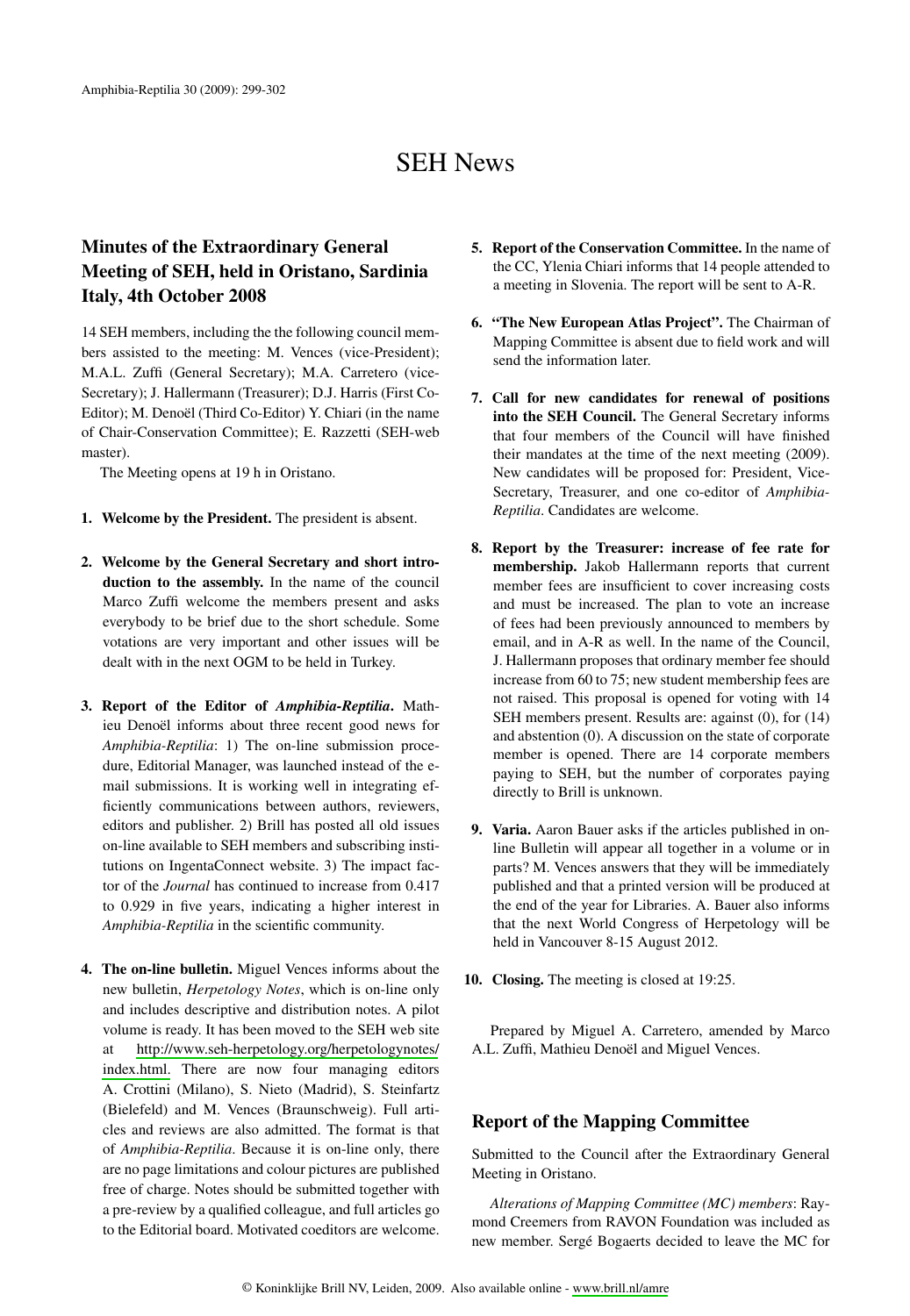personal reasons. The MC would like to thank publicly his great job with us.

Current state of the project: The project's structure is the same as presented in the Porto meeting the last year: a network of distributed online national databases. The Atlas of Europe will be a virtual database in a website connected to all the distributed databases. 2. On 2008 13th of March, the MC members Neftalí Sillero and Sergé Bogaerts met with members of the RAVON Foundation: Rob van Westrienen, Jeroen van Delft and Raymond Creemes in Nijmegen (The Netherlands). The main conclusions of the meeting were:

- 1. The RAVON Foundation is going to find out the best way to store databases in each country, using the Telmee site (http://www.telmee.nl/) as common platform, as Telmee site is not a distributed database and the national databases should be stored in their own countries.
- 2. The Telmee site may be the site for introducing data from those countries that do not have official databases yet. When possible, the MC are going to use existing technology, avoiding to use money and time in creating other alternative systems. The MC and RAVON Foundation are going to contact some countries for putting the published data in Telmee site as an experience. It is very difficult to implement the Telmee site separately in the SEH website, and only with the amphibian and reptile species. The best solution is to establish a protocol in which the SEH support the RAVON initiative. The SEH logo would be placed in the RAVON website.
- 3. The RAVON Foundation agrees on helping the MC to look for funds. The MC is going to write a project application with the help of RAVON Foundation.
- 4. However, Telmee software currently is not fully operative. The validation process is not working and all the data is stored in an unique server located in The Netherlands. Telmee software is not based in a distributed database structure. For this reason, MC is looking for other solutions. We suggest to use the DIGIR protocol (Distributed Generic Information Retrieval), that allows setting up a network of distributed databases which can be accessed independently of by a general portal. This system would easily allow to create the network of distributed databases from each country, with one portal controlled by the SEH. This is an open source project, so the software is freely available. David Vieites is learning the process for implementing this system.
- 5. The White Paper of the project is going to be published very soon in the website of the SEH.
- 6. Pierre-André Crochet proposed to the Council to create a Taxonomical Committee proposal that discusses and decides a species reference list.
- 7. Future tasks: The meeting of the Mapping Committee and national collaborators is postponed until the DIGIR system or the Telmee software will be completely available and operative. The MC needs a server where the DI-GIR software could be implemented and a person with high skills on computers.

It is to be noted that the on-line platform for SEH data bases has not been attributed yet as it needs to remain in the control of SEH.

#### **Report of the Conservation Committee**

Submitted to the Council after the Extraordinary General Meeting in Oristano.

One week before the Oristano council meeting, the SEH Conservation Committee (CC) met for two days in Škocjan (Slovenia). This was its first full meeting since nine years after a period of comparatively little joint activity. The catalyst for this renewed activity was the session on herpetofaunal conservation at the SEH congress in Porto (Portugal, September 2007), where great interest in the work of the CC was shown and many attendants pleaded for the continuation and extension of its activities. Since then, additional members were sought and new candidates for the committee attended the meeting in Slovenia. Their membership was agreed there and a reformed CC, consisting of 15 members from 14 countries, started building up a new programme. Although certain activities had been continued, such as involvements in the Bern Convention work (see further reports at O.G.M.s), the role of the renewed CC had to be redefined, new activities and tasks planned, and the international network updated. Members no longer only represented countries as they did before, but they also brought different expertise with respect to various aspects of herpetofaunal conservation now. The CC aims at meeting twice a year somewhere in Europe, for which funds are needed. Priority shall be given at renewing the webpage of the CC for providing up-to-date information to the wider public. Next to that, the CC intends to give more publicity to its work in the future. Since its renewal, the CC members already attended some European meetings, designed a new webpage, and exchanged knowledge and experiences among themselves as well as with other SEH members.

Prepared by Ylenia Chiari and Anton Stumpel.

### **Statute changes proposed for the Ordinary** General Meeting of SEH, to be held at the 15th SEH congress at Kusadasi, Turkey, 28th September – 2nd October 2009

Current SEH statutes are inflexible as they do not allow under any circumstances to re-elect herpetologists who have served for two terms in the SEH council. However, experience have shown that the number of available colleagues with motivation and capacity to help running SEH is limited. We therefore propose to change the statutes to allow re-election of council members after they have not been in council for at least 4 years, and into a different council position.

Furthermore, after the current statutes, council members are elected invariably for a terms of four years, with no provision to terminate their position earlier. We propose to include the possibility of OGM and EGM to replace council members before the end of their term if deemed necessary for a good functioning of the Society.

In particular, we propose to amend §5, sections 2 and 6 of the statutes by adding the following statements (underlined):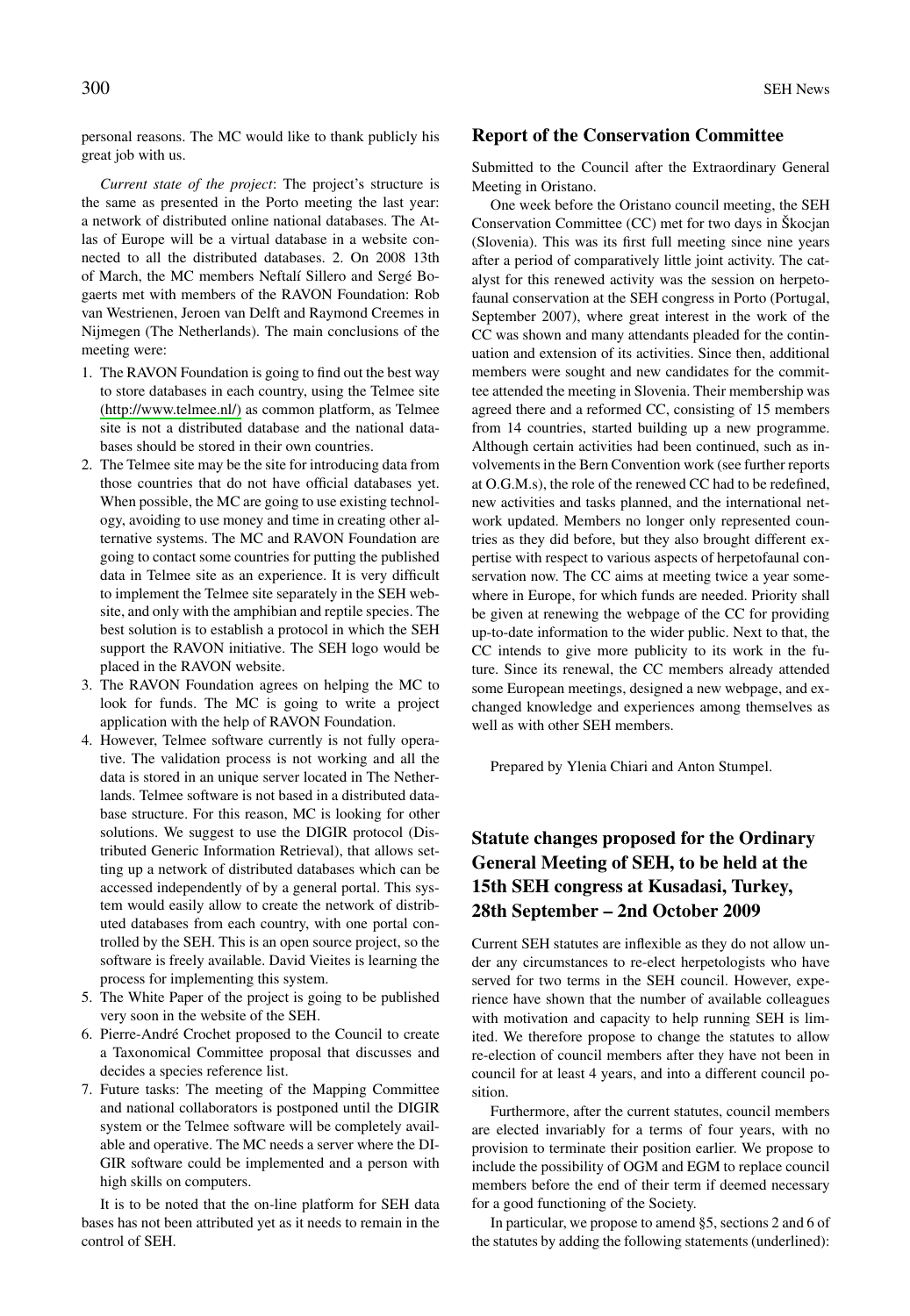#### German version

- 5.2. Die Mitglieder des Vorstandes werden für 4 Jahre mit einfacher Mehrheit der Anwesenden von der Mitgliederversammlung einzeln, schriftlich und geheim gewählt und zwar bei aufeinanderfolgenden Mitgliederversammlungen alternierend 2. Vorsitzender, Generalsekretär, Vizeschatzmeister, 1. und 3. Schriftleiter, bzw. 1. Vorsitzender, Vizesekretär, Schatzmeister und 2. Schriftleiter. Wiederwahl in das selbe Amt ist nur für eine Folgeperiode möglich. Ausnahmen in der Begrenzung der Amtszeit sind nur gemäss §5, Absatz 5.6. möglich.
	-
- 5.6. In ausserordentlichen Fällen kann die Mitgliederversammlung die Amtszeit von Vorstandsmitgliedern um 1 Jahr auf ein Maximum von 5 Jahren verlängern, oder sie vorzeitig beenden. Die Dauer einer eventuellen Folgeperiode bei Wiederwahl bleibt davon unbeeinflusst. Nach einer Vakanzzeitvon 4 Jahren ist die Wiederwahl ehemaliger Vorstandsmitgliederin ein anderes Vorstandsamt möglich.

#### English version

5.2. The members of the Council will be elected for a period of four years, or re-elected for a period of no more than a further four years for the same council position, with exceptions only as stated in §5.6. Election will be by secret ballot, in writing, and separately for each office, and will be carried out by a simple majority of the members present at a General Meeting. Members of the Council will be elected for staggered terms, viz., Vice-President, General Secretary, Vice-Treasurer and First and Third Co-Editor during one meeting, President, Vice-Secretary, Treasurer and Second Co-Editor during the next.

 $\ddotsc$ 

5.6. In extraordinary cases, the General Meeting can decide upon a prolongation of the office period of Council members by no more than one year, to a maximum of five years, or upon an earlier termination of the office period. This has no consequences on the duration of a possible second office period after re-election. After a period of at least 4 years upon end of the second office period, previous council members can be re-elected into council positions different from those they have occupied before.

Prepared by Miguel Vences.

### Curricula vitarum of candidates nominated by the Council for election at the 15<sup>th</sup> OGM, Kusadasi. Turkey, 2009

President: Claudia Corti (Firenze, Italy), Italian nationality, born 1956 in Florence, Italy. Degree in Biological Sciences at the Università degli Studi di Firenze. She worked at the Zoological Section of the Museo di Storia Naturale dell'Università degli Studi di Firenze as affiliate worker (since 1981) and then later, employed (1990) as curator of the herpetological collection. In 1997 she moved to the Department of Animal Biology where she worked as Managing Editor of the journal Ethology Ecology Evolution (1998 to 2002). From 1991 to 2003 she was teacher of the practical course of comparative anatomy at the laboratory of experimental biology for Biological Sciences. At present, again empoyed at the Museo di Storia Naturale. She was member for eight years of the councils of the Societas Europaea Herpetologica and the Societas Herpetologica Italica. Since 2006 she is honorary fellow of the California Academy of Sciences of San Francisco, USA. Work experiences outside Italy: Africa, Asia, Europe, USA. She published more than 100 research papers, and is author, editor and co-editor of several books.

Vice Secretary: Jelka Crnobrnja Isailović (Belgrade, Serbia) was born on August 28, 1962 in Belgrade, former Yugoslavia. She studied general biology at the University of Belgrade, where she obtained her PhD in 1997. She was research assistant and later research associate in Institute for biological research at the University of Belgrade. At present, she is associate professor at University of Niš (Serbia) and senior research associate in Institute for biological research at University of Belgrade. Her research activities were previously focused mainly on amphibian (newts) and reptile (lacertid lizards) population genetics and morphological variability in the Balkans, while at present she is mostly focused on variability of life history traits and population biology of European amphibians and reptiles (mostly vipers) with applications to the conservation biology. She also takes part in other studies on phylogeography, zoogeography, morphology, systematics and conservation of both Balkan and European populations of amphibians and reptiles in collaboration with other members of the herpetological research teams at the University of Belgrade, as well as with the colleagues all around Europe. Her membership of SEH dates back to 1993. She was member of Advisory Editorial Board of "Amphibia Reptilia" 2002-2005. Since 2008 she is member of Conservation Committee of SEH. She is also current president of recently founded Serbian Herpetological Society "Milutin Radovanović". As a member of Editorial board and one of the coauthors she participated in first edition of "Atlas of Reptiles and Amphibians of Europe", published by SEH and MNHN in 1997. She is also a member of IUCN Amphibian Specialist Group.

Treasurer: Susanne Hauswaldt (Braunschweig, Germany), German nationality, born 1970 in Göttingen. She studied biology at the Rheinische Friedrich-Wilhelm-Universität Bonn and continued her studies in the United States after receiving the first diploma. She received her Masters Degree at the University of Kansas, and her PhD at the University of South Carolina. After postdoctoral positions at the Universities of Potsdam and Cologne, she started her current position as an assistant professor at University of Braunschweig in the research group of Miguel Vences in the fall of 2007. Over the last years, her research focus has been